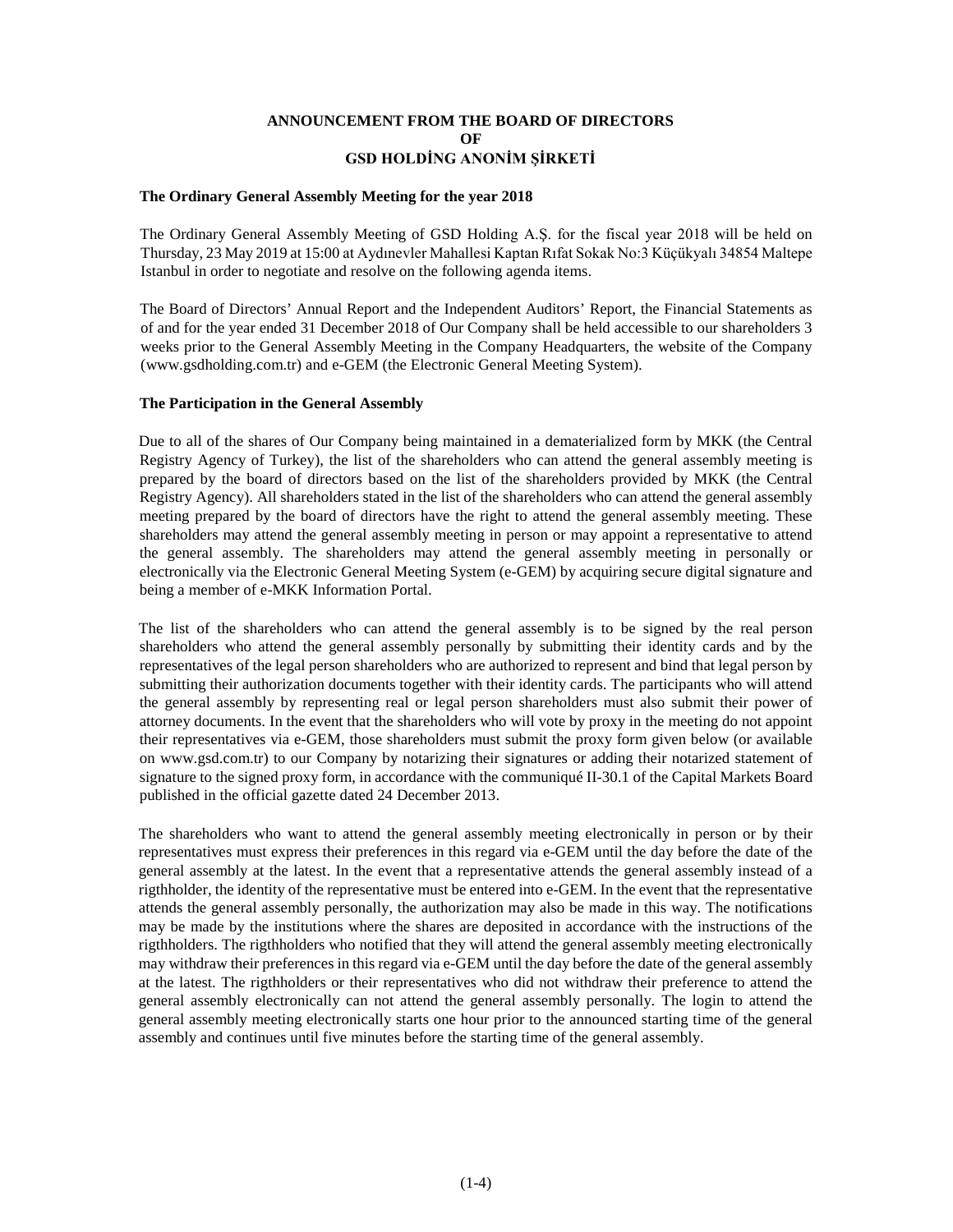#### **GSD HOLDİNG ANONİM ŞİRKETİ**

### **THE AGENDA FOR THE ORDINARY GENERAL ASSEMBLY MEETING FOR THE YEAR 2018**

- 1. Opening and Forming the Presidential Board of Meeting,
- 2. Reading and discussing the Board of Directors' Annual Report for the year 2018,
- 3. Reading and discussing the Independent Auditors' Report for the year 2018,
- 4. Reading, discussing and voting on the Financial Statements for the year 2018,
- 5. Acquittal of members of the Board of Directors for their activities in 2018,
- 6. Discussing and resolving on the profit appropriation for the year 2018 and the profit distribution from other sources,
- 7. Resolving on the remuneration of the members of the Board of Directors,
- 8. Approval of Canan Sümer's Board of Directors membership, who was assigned on August 7, 2018 due to Murat Atım's decease, with the limit of remaining period of the member to which she was assigned,
- 9. Submitting the appointment of the Independent Audit Firm elected by the Board of Directors to the general assembly for approval,
- 10.Giving information to the shareholders regarding the amount and beneficiaries of all donations and contributions made in the year 2018 in accordance with the donations and grants policy approved by the Company's General Assembly held on 31 May 2012 and the policy changes, if any, and resolving on the upper limit for donations to be made in a financial year,
- 11.Resolving on the profit distribution policy of the Company for the year 2019 and the following years,
- 12.Giving information to the shareholders regarding the guarantees, collaterals and mortgages given by the Company for the third parties and the acquired income or interest in accordance with the Corporate Governance Communiquê numbered II-17.1 published in the Official Gazette dated 3 January 2014,
- 13.In the event that the controlling shareholders, the members of board of directors, the senior executives and their spouses and relatives up to second degree make significant transactions with the Company or its affiliated companies which may lead to a conflict of interest with them, make commercial transactions falling within the field of activities of the Company or its affiliated companies in behalf of themselves or others, enter as a general partner with unlimited liability into a partnership dealing with the same kind of business activities as the Company or its affiliated companies, giving information about transactions carried out in this regard during the year,
- 14.Giving information to the shareholders regarding the principles of remuneration of the members of the board of directors and senior executives and allowing the shareholders who want to present their opinions on this issue to speak,
- 15.Authorization of the members of the Board of Directors to make transactions under the articles 395 and 396 of the Turkish Commercial Code,
- 16.Wishes and Closing.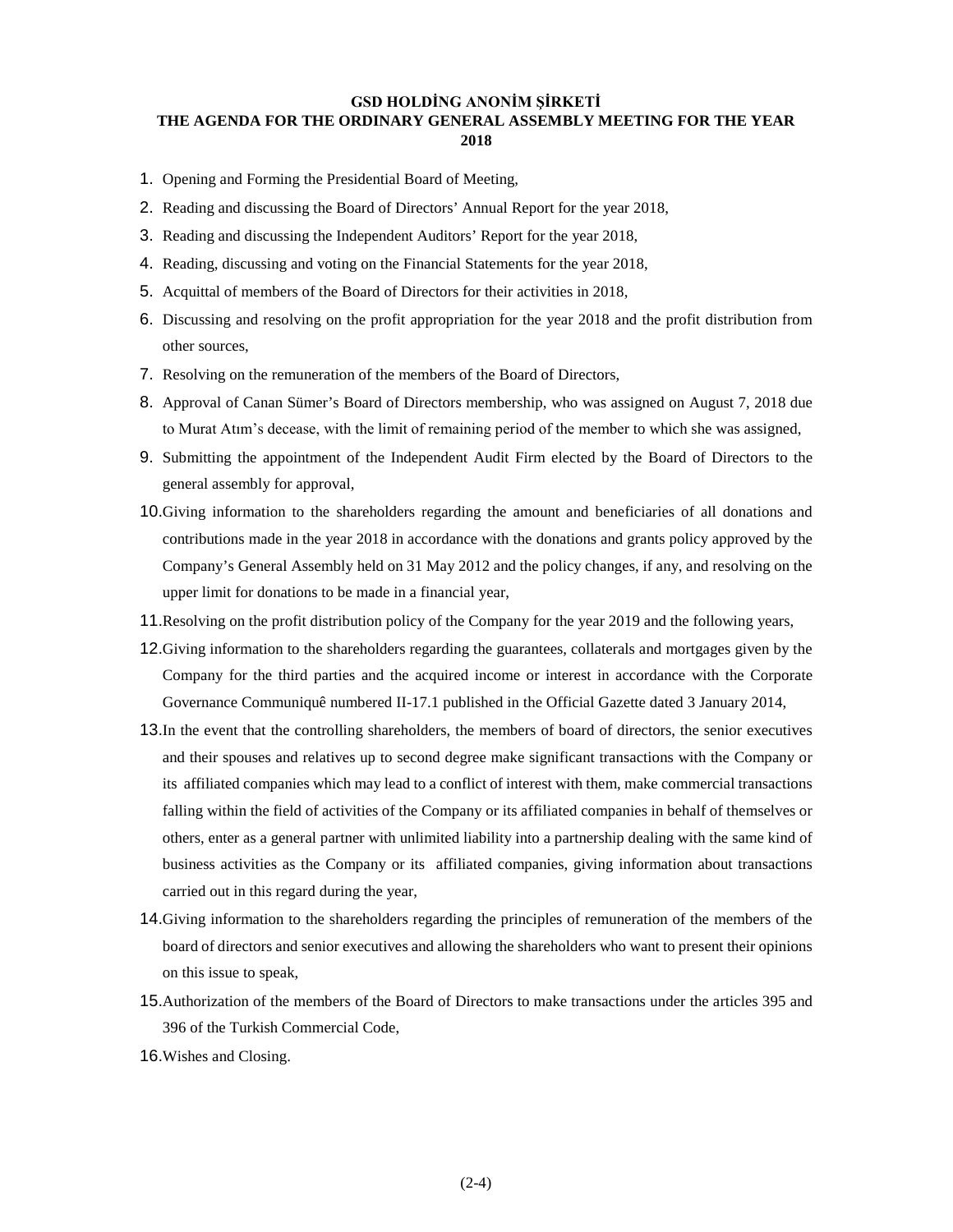# **PROXY FORM FOR THE GENERAL ASSEMBLY MEETING OF GSD HOLDİNG ANONİM ŞİRKETİ**

I hereby appoint \_\_\_\_\_\_\_\_\_\_\_\_\_\_\_\_\_\_\_\_\_\_\_\_\_\_\_\_\_\_\_\_\_\_\_ as my proxy authorized to represent me, to vote and make proposals in line with the views I express herein below and sign the required papers at the Ordinary General Assembly of GSD Holding Anonim Şirketi that will convene on 23 May 2019, Thursday at 15:00 at the address of Aydınevler Mahallesi Kaptan Rıfat Sokak No:3 Küçükyalı 34854 Maltepe Istanbul.

## Proxy (\*)

Name Surname/Trade Name:

T.R. Identification Number/Tax Identification Number, Trade Registry and Number and the Central Registration System Number:

(\*) For foreign national proxies, the equivalents of the aforementioned information must be submitted, if available.

## **A) SCOPE OF THE REPRESENTATION DOCUMENT**

**The scope of the power of attorney must be determined by selecting one of the options (a), (b) or (c) for the sections 1 and 2.** 

# **1.In relation to the Items on the General Assembly Agenda;**

a)The proxy is authorized to vote in line with his own views.

b)The proxy is authorized to vote in line with the recommendations made by the Company management.

c)The proxy is entitled to vote in line with the following instructions.

### **Instructions:**

**When the option (c) is selected by the shareholder, the instructions are given in relation to each agenda item by marking one of the options given next to them (accept or reject) and if the reject option is marked, the statement of oppositions, if any, requested to be recorded in the minutes of the general assembly meeting, are written.** 

| Agenda Items (*)                                                                                                                                                                                                                                                                                                                                                                        | Accept | <b>Reject</b> | <b>Statement of</b><br><b>Opposition</b> |
|-----------------------------------------------------------------------------------------------------------------------------------------------------------------------------------------------------------------------------------------------------------------------------------------------------------------------------------------------------------------------------------------|--------|---------------|------------------------------------------|
| 1. Opening and Forming the Presidential Board of Meeting,                                                                                                                                                                                                                                                                                                                               |        |               |                                          |
| 2. Reading and discussing the Board of Directors' Annual Report for the year 2018,                                                                                                                                                                                                                                                                                                      |        |               |                                          |
| 3. Reading and discussing the Independent Auditors' Report for the year 2018,                                                                                                                                                                                                                                                                                                           |        |               |                                          |
| 4. Reading, discussing and voting on the Financial Statements for the year 2018,                                                                                                                                                                                                                                                                                                        |        |               |                                          |
| 5. Acquittal of members of the Board of Directors for their activities in 2018,                                                                                                                                                                                                                                                                                                         |        |               |                                          |
| 6. Discussing and resolving on the profit appropriation for the year 2018 and the profit<br>distribution from other sources,                                                                                                                                                                                                                                                            |        |               |                                          |
| 7. Resolving on the remuneration of the members of the Board of Directors,                                                                                                                                                                                                                                                                                                              |        |               |                                          |
| 8. Approval of Canan Sümer's Board of Directors membership, who was assigned on<br>August 7, 2018 due to Murat Atim's decease, with the limit of remaining period of the<br>member to which she was assigned,                                                                                                                                                                           |        |               |                                          |
| 9. Submitting the appointment of the Independent Audit Firm elected by the Board of<br>Directors to the general assembly for approval,                                                                                                                                                                                                                                                  |        |               |                                          |
| 10. Giving information to the shareholders regarding the amount and beneficiaries of all<br>donations and contributions made in the year 2018 in accordance with the donations<br>and grants policy approved by the Company's General Assembly held on 31 May 2012<br>and the policy changes, if any, and resolving on the upper limit for donations to be made<br>in a financial year, |        |               |                                          |